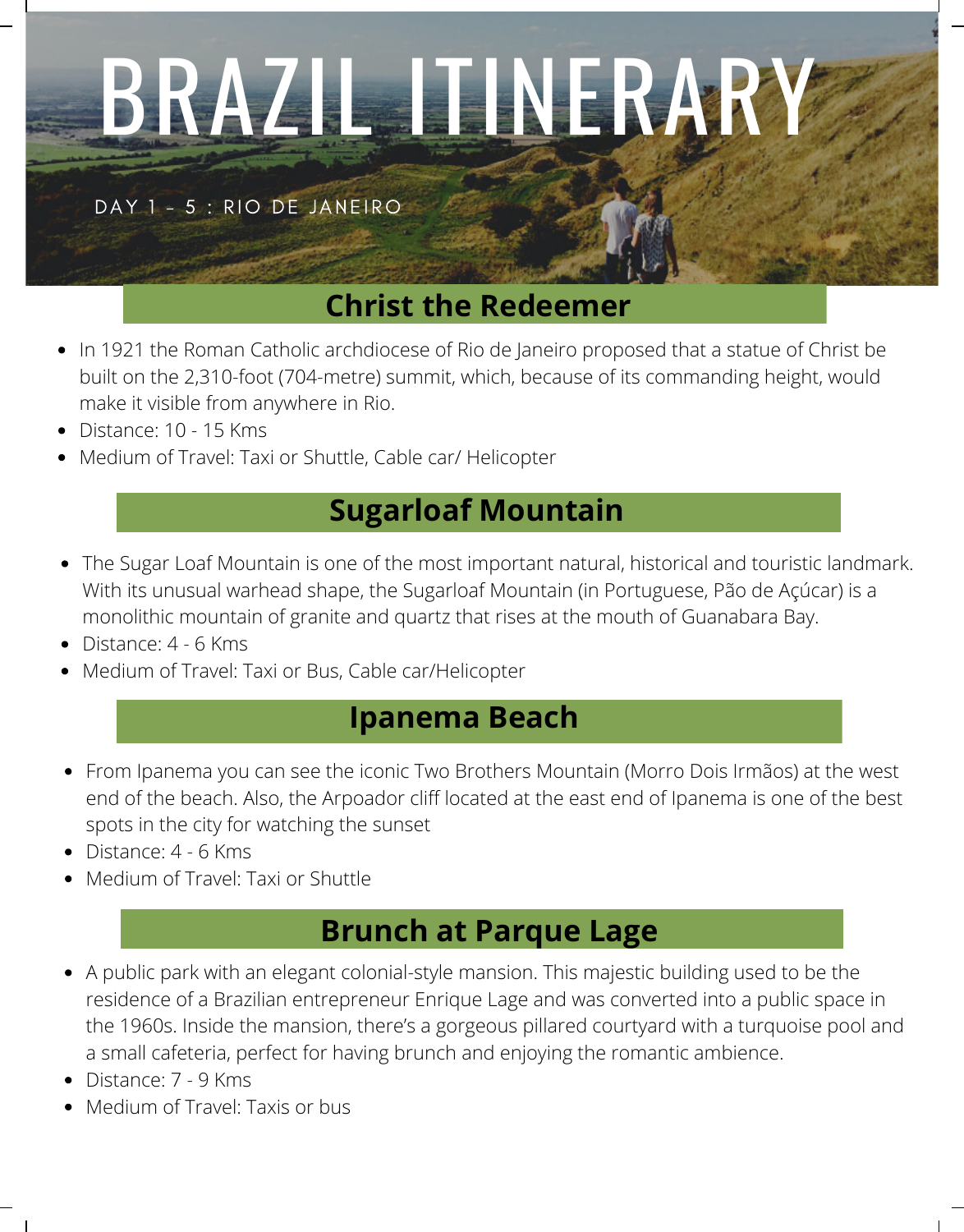

- Check out the [restaurant](https://theculturetrip.com/south-america/brazil/articles/the-top-10-restaurants-in-paraty-brazil/) Corumbeer which has a natural swimming pool on the beach which is perfect for children, or go to Cheiro de Camarão, which serves wonderful seafood.
- Distance: 5 7 Kms
- Medium of Travel: Taxi

#### **Jabaquara Mangroves**

- The best and most fun way of doing that is by hiring a kayak and rowing over, which gives the chance of getting right up close to the mangroves. Continue through the mangroves until you reach the outstanding Saquinho do Corumbê, which is a small sea bay with crystal-clear waters.
- Distance: 3 4 Kms
- Medium of Travel: Taxi

# **Waterfalls**

- Take a tour to the nearby waterfalls which sit in the heart of the surrounding Atlantic jungle. The most popular waterfalls to see are Tarzan, Tobogã, Poços do Penha and Poço das Andorinhas, all which offer stunning visuals and wonderful swimming opportunities under the exotic canopies of the dense jungle.
- Distance: 10 15 Kms
- Medium of Travel: To reach: by Taxi, Jeep and cycles available for a tour